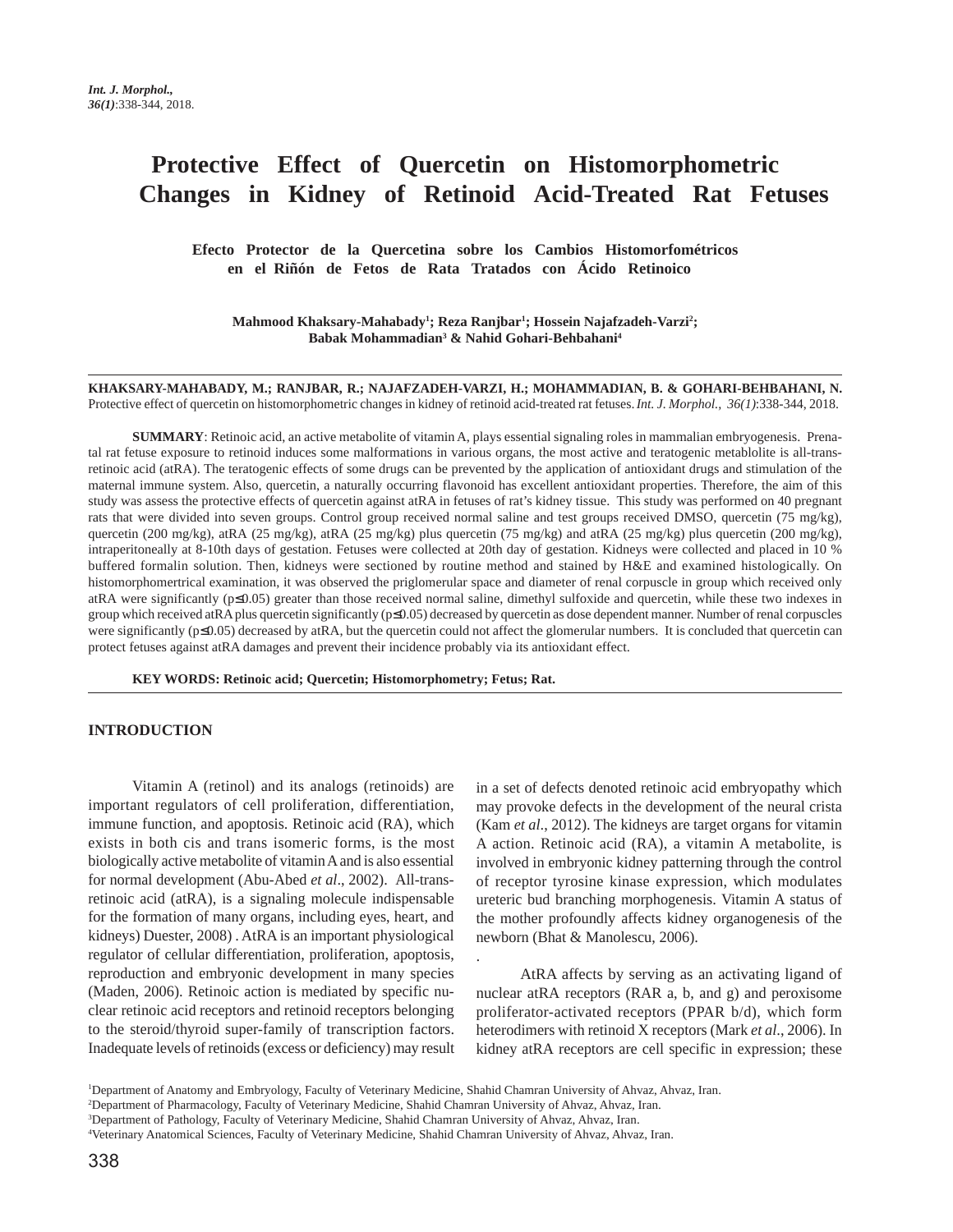are therefore, practically responsible for activation of both receptors by their respective agonists (Wagner, 2001).

The concentration of atRA during embryonic development is tightly controlled in a spatial and temporal manner, and in adult tissues, it is maintained within a very narrow range that is specific for each given tissue. If the control mechanisms fail and the concentration of atRA exceed or fall below the optimal range, tissues and cells undergo pathophysiological changes that in most severe cases can lead to disease (Mark *et al*.). Development of the kidney is reported to be the result of interactions between the metanephric and ureteric bud mesenchyme in the presence of retinoids (Vilar *et al*., 1996).

Embryopathy due to RA is being intensely investigated in view of the teratogenic potential of retinols and of the crucial role played by their receptors in embryo development. AtRA increases the production of reactive oxygen species and oxidative stress (Notario *et al*., 2003).

Quercetin (3,30,40,5,7-pentahydroxyflavone) is a flavonoid commonly found in frequently consumed foods, including apples, berries, onion, tea, nuts, seed and vegetables that represent an integral part of the human diet. Quercetin is one of the most abundant representing the 60-75 % of the average polyphenol ingestion (Goldberg *et al*., 1995). Quercetin has been reported to have biological, pharmacological, and medicinal activities that are believed to arise from its antioxidant properties (Perez-Vizcaino *et al*., 2009). Quercetin could prevent oxidant injury and cell death by several mechanisms, such as scavengening oxygen radicals, protecting against lipid peroxidation and chelating metal ions. Quercetin directly scavenges the superoxide anion and inhibits several superoxide-generating enzymes such as xanthine oxidase (XO) or the neutrophil membrane NADPH oxidase complex (Maciel *et al*., 2013).

As above was mentioned atRA increases oxidative stress and quercetin acts as antioxidant; in present study, the preventive effect of quercetin on histomorphometrical changes in kidney of fetuses of rat treated by atRA was evaluated.

## **MATERIAL AND METHOD**

**Animals.** Male and female healthy rats of Wistar strain, 3-4 month old, weighing 200-220 g were purchased (Joundishapour laboratory animal center, Ahvaz, Iran) and housed individually (males) or at 10 per polycarbonate cage (female) for a 2-week acclimation period. Rats were fed ad libitum by standard laboratory pellet (Pars khurakdam, Tehran, Iran.) and tap water. A 12 h light:12 h dark was mentioned. Room temperature was at 23±2 ºC with a relative humidity of 45-55 %. This experimental study was done in animal model in department of basic sciences of faculty of veterinary medicine of Shahid Chamram University (Ahvaz –Iran). The animal care was provided under the supervision of a qualified veterinarian.

Females were mated overnight with males. Pregnancy was ascertained the next morning by presence of a vaginal plug, and this time was designated as gestational day (GD) 0.

**Drug administration.** Pregnant rats (n=40) were randomly divided into seven groups and treated as follow:

Group 1: Control group: normal saline was administrated to pregnant rats for inducing similar condition (injection and handling) to other groups.

Group 2: atRA (25 mg/kg) was intraperitoneally administrated at 8- 10th days of gestation.

Group 3: Dimethylsulfoxide as atRA solvent was intraperitoneally administrated to pregnant rats for inducing similar condition (effect of solvent) to other groups.

Group 4: quercetin (75 mg/kg) was intraperitoneally administrated at 8-10th days of gestation.

Group 5: quercetin (200 mg/kg) was intraperitoneally administrated at 8-10th day of gestation.

Group 6: atRA (25 mg/kg) plus quercetin (75 mg/kg) was intraperitoneally administrated at 8-10th day of gestation.

Group 7: atRA (25 mg/kg) plus quercetin (200 mg/kg) was intraperitoneally administrated at 8-10th day of gestation.

**Sampling and staining.** The animals were sacrificed by euthanized and cervical dislocation at 20th day of gestation and a midline longitudinal incision was given from xiphisternum to pubic symphysis to expose the uterus; implantation sites in the uterine horns, number of intact fetuses and resorbed embryonic masses were counted. Fetuses were dissected using dissecting stereomicroscope and their kidneys were removed and fixed in 10 % formalin for 72 h for histological preparation. The specimens were dehydrated through a graded series of alcohol, cleared in xylene and infiltrated with molten paraffin before preparing the paraffin blocks; 5µm thick sections were obtained, using rotatory microtome. The sections were stained with standard hematoxylin and eosin method before examining them under the light microscope (Fig. 1). Measurement of diameter periglomerular thickness and diameter of renal corpuscles was made after calibrating eyepiece graticule with stage micrometer at various magnifications using x10 and x40 objectives.

**Statistical**. Statistical significance between groups was determined using SPSS program and compared by one-way analysis of variance (ANOVA) and Post hoc LSD. The minimum level of significance was  $p < 0.05$ .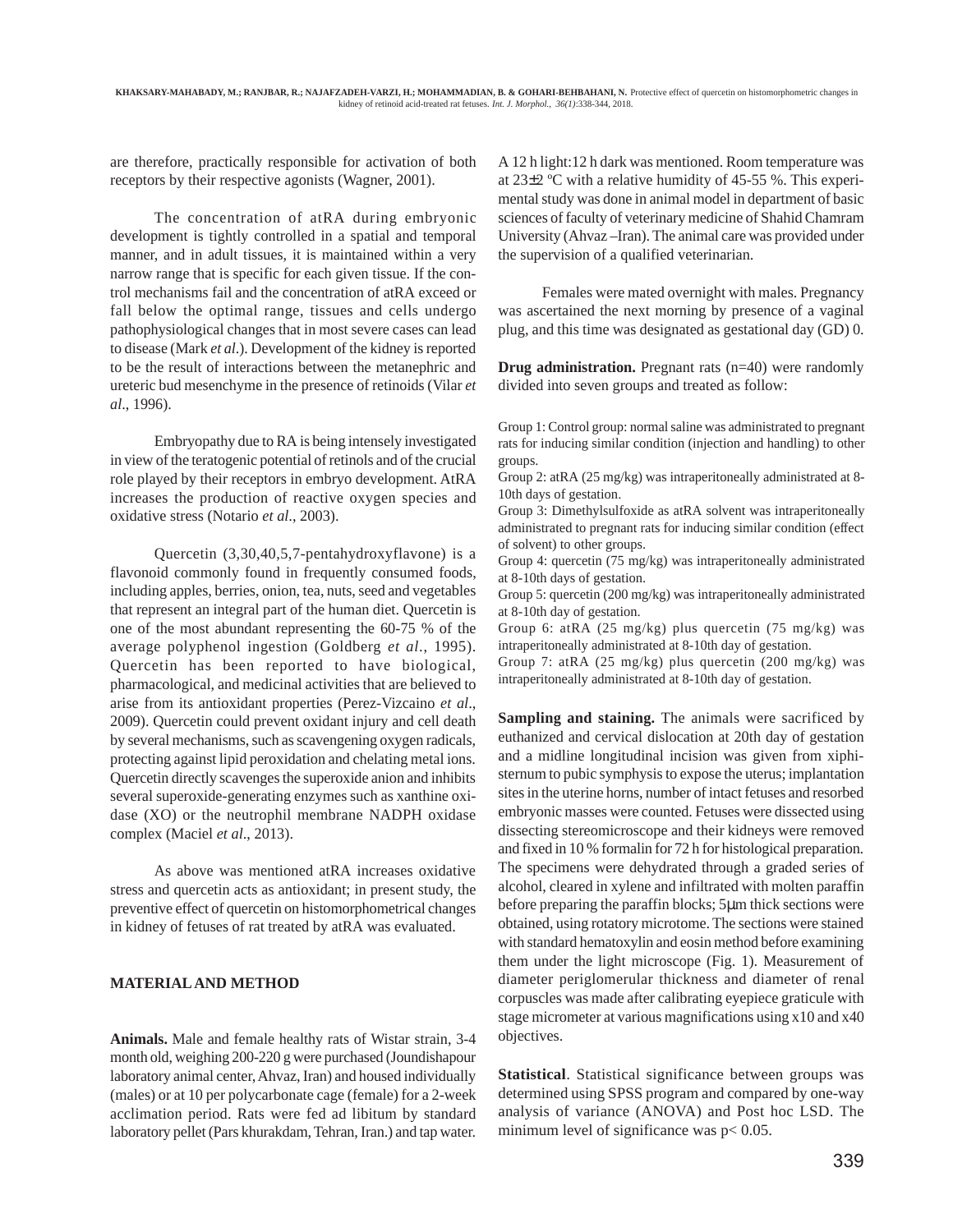

Fig. 1. Histological structure of sagittal section of fetal kidney of control showing cortex (C), medulla (M), nephrogenic (N), deep cortex (D), Renal corpuscles (G) and cross sections of cortical ducts (T), (H & E 10X).

## **RESULTS**

Percentages of absorbed fetuses were 66.66, 47.05 and 45.71 in groups 2,6 and 7, respectively, so quercetin decreased the resorption rate. No maternal deaths were observed throughout the course of this study.

Kidneys were bilaterally present and normal in shape in all fetuses of the total groups. On histological examination, the sagittal section of kidneys from the control group showed well developed cortical renal corpuscles. In control, DMSO and quercetin alone groups, kidney showed no pathological appearances (Fig. 2).

On histological evaluation of kidney from treated group of fetuses, it was observed that there was severe degeneration of glomeruli. There was increased periglomerular space in sections of treated groups of kidney (Table I).



Fig. 2. Histological structure of sagittal section of fetal kidney (H &E 10X). (A) Control, (B) DMSO , (C) quercetin (75 mg/kg), (D) quercetin (200 mg/kg). Orange arrow: periglomerular space, blue arrow: distal tubule, green arrow: proximal tubule, bilateral arrow: diameter of corpuscles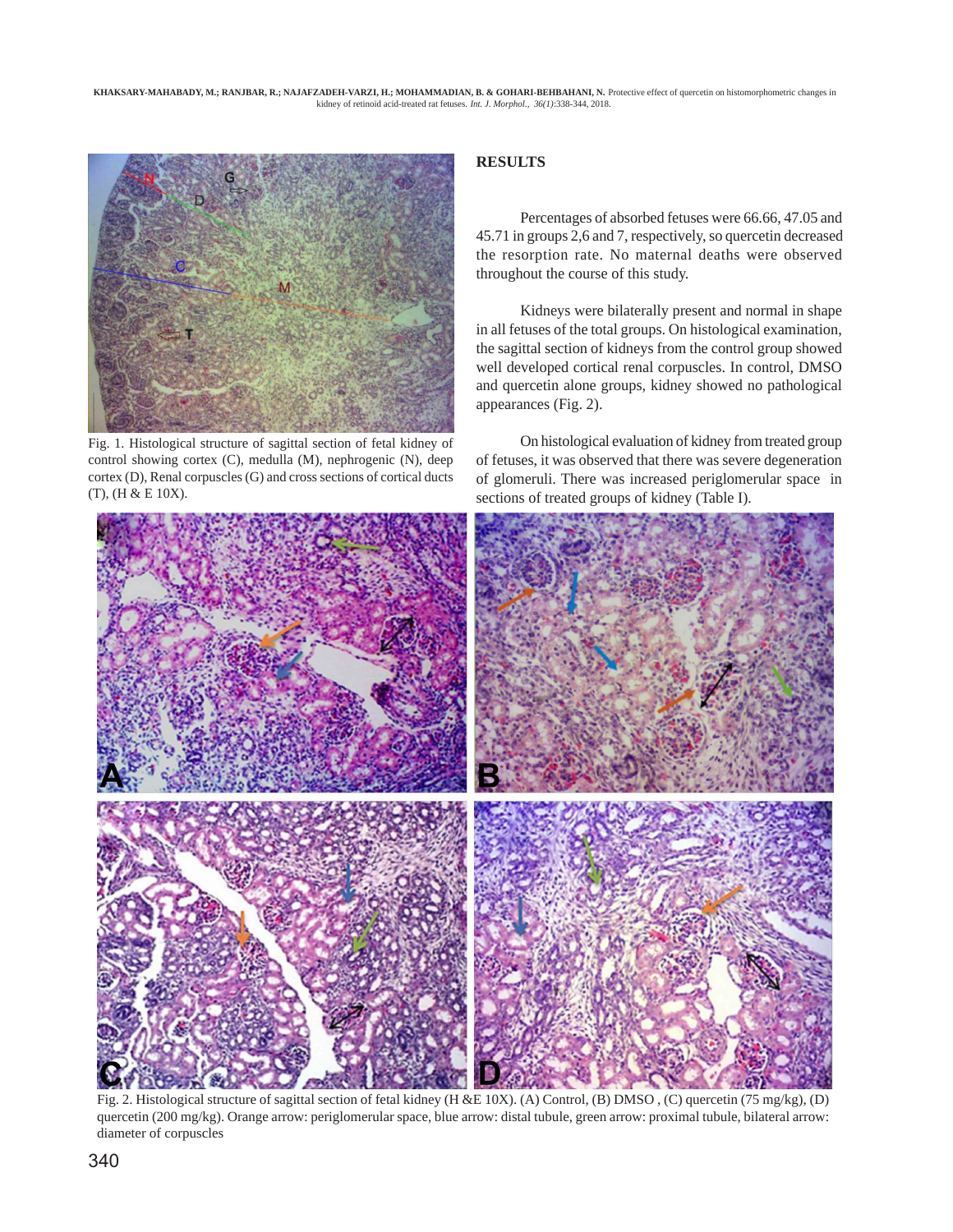The mean of number of renal corpuscles of animals' fetuses that received atRA in 8-10th days was significantly decreased in comparison with normal saline group. The mean of diameter of renal corpuscles of animals' fetuses that received atRA significantly

increased in comparison with other groups except with atRA plus quercetin (75 mg/kg). The mean of diameter of periglomerular space of animals' fetuses that received atRA significantly increased in comparison with other groups (Fig. 3) (Table I).



Fig. 3. Histological structure of sagittal section of fetal kidney (H &E 10X). (A) Control, (B) atRA , (C) atRA plus quercetin (75 mg/kg), (D) atRA plus quercetin (200 mg/kg). Orange arrow: periglomerular space, blue arrow: distal tubule, green arrow: proximal tubule, bilateral arrow: diameter of corpuscles.

| Table I. Morphometric analysis of renal glomeruli in control and experimental animals. Group1 (control); Group2 received |
|--------------------------------------------------------------------------------------------------------------------------|
| atRA; Group 3 received DMSO; Group 4 received quercetin (75 mg/kg), Group 5 received quercetin (200 mg/kg); Group        |
| 6 received at RA plus quercetin (75 mg/kg); Group7 received at RA plus quercetin (200 mg/kg).                            |

| Groups             | Mean number of corpuscles | <b>Mean Diameter of corpuscles</b> | Mean diameter of periglomerural |
|--------------------|---------------------------|------------------------------------|---------------------------------|
| Group1             | $13.666 \pm 0.186$ ac     | $65.516 \pm 0.975$ a               | $4.624 \pm 0.145$ a             |
| Group <sub>2</sub> | $10.384 \pm 0.407$ b      | 74.843±1.352 b                     | $15.926 \pm 0.519 b$            |
| Group3             | $12.928 \pm 0.126$ acd    | 68.884 $\pm$ 1.232 a               | $5.886 \pm 0.209$ c             |
| Group4             | $12.384\pm0.212$ cd       | $67.014 \pm 1.131$ a               | $4.303 \pm 0.141$ a             |
| Group5             | $12.933\pm0.118$ acd      | $68.428 \pm 0.759$ a               | $4.539 \pm 0.134$ a             |
| Group6             | $10.833 \pm 0.321 b$      | $74.402 \pm 1.035$ b               | $11.165\pm0.764$ d              |
| Group7             | $11.076 \pm 0.264$ b      | 69.452 $\pm$ 1.439 a               | $6.672 \pm 0.354$ c             |

\*- Different letters indicate significant differences within the column (P<0.0001)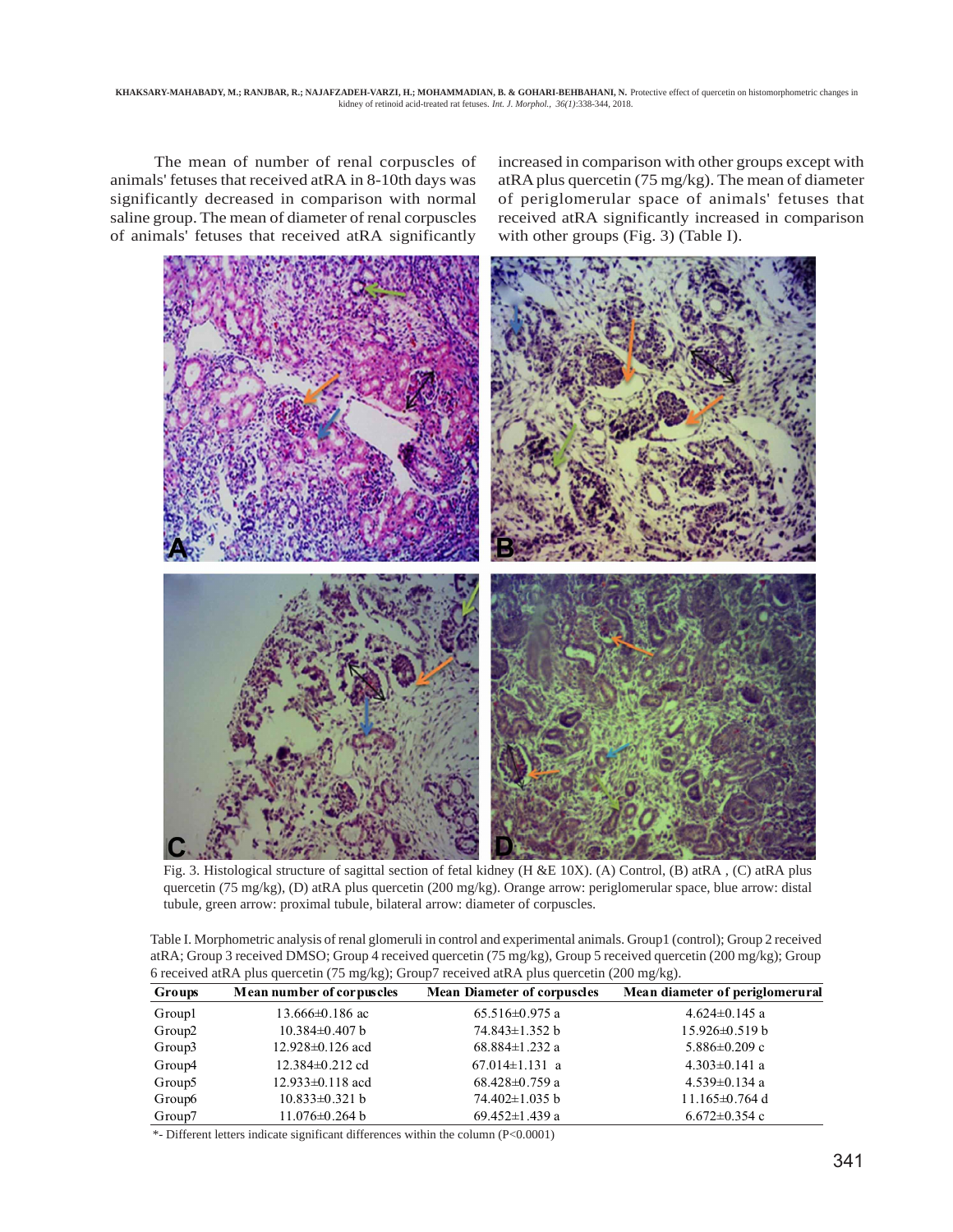#### **DISCUSSION**

In the present study for first time, the effect of quercetin on histomorphometrically changes in kidney of rat fetuses treated by atRA was evaluated. We demonstrated astRA (at dose 25 mg/kg, IP) decreased number of renal corpuscles and increased periglomerular space and diameter of renal corpuscles.

Elmazar *et al*. (1996) found hypoplasia of kidney, hydronephrosis and hydroureter after administration of RA (37.5 mg/kg body weight). In the present study we focused on the effects of RA on histological structure of fetal kidney. The RA was given on 8-10th of gestation, considered to be critical for developing kidney, since nephrogenic cords are reported to appear by 8th day and pronephric tubules and duct are observed to be suspended in the coelom by 10th day (Naseer & Tahir, 2012).

Examination of the sagittal section of kidneys from control group showed normal looking well developed organ with outer cortex and inner medulla, whereas those from experimental group, showed increase in periglomerular space and diameter of renal corpuscles induced by RA. Similar findings were reported earlier in which development of the collecting duct system was greatly impaired in RAR ab2 mutant mice embryo; fewer branches of ureteric bud were present, and their ends were positioned abnormally at a distance from the renal capsule (Mendelsohn *et al*., 1999).

The results presented here show that quercetin administration during the gestational period has a partial protective effect on atRA-induced teratogenesis (decreasing periglomerural space, increasing number of renal corpuscles). It is well established that atRA is an important physiological regulator of embryonic development; it regulates many processes in organogenesis such as development of important organs and systems including the heart, the cardiovascular system, the hindbrain, and the foregut, among others (Ali-Khan & Hales, 2006). However, both its deficiency and excess can result in abnormal embryonic development. When atRA is administered in large doses during this critical period GD 8–10, it causes embryonic malformations in a dosedependent manner. Inappropriate gene expression has been proposed as a mechanistic basis for atRA teratogenicity. Morphological changes visible after atRA treatment of embryos could be explained by alterations in the spatial and temporal patterns of expression of genes controlling differentiation, proliferation, apoptosis, and morphogenesis in embryonic organization and in initial axial patterning (Mulder *et al*., 2000).

Interestingly, inactivation of both RARa and RARb in mice fetuses resulted in renal malformations (Mendelsohn *et al*., 1994). Further evidence showed that RARa and RARb were coexpressed with Ret, a receptor tyrosine kinase involved in renal development, in renal stromal mesenchyme, where their deletion led to altered stromal cell patterning, impaired ureteric bud growth, and down-regulation of Ret in the ureteric bud. Moreover, studies in mice indicate that the RA signaling in ureteric bud cells mainly depends on atRA generated through Raldh2 in stromal cells (Malpel *et al*., 2000).

The kidney is an organ highly vulnerable to damage caused by reactive oxygen species (ROS), likely due to the abundance of polyunsaturated fatty acids in the composition of renal lipids. ROS are involved in the pathogenic mechanism of conditions such as glomerulosclerosis and tubulointerstitial fibrosis.

AtRA plays important role in the control of cell differentiation and morphogenesis during prenatal development. However atRA, used in the treatment of dermatological disorders, has been implicated in the production of congenital anomalies in infants born to mothers taking the drugs during the first trimester. The critical period for atRA exposure appears to be 2–5 weeks postconception for humans (Holson *et al*., 1997).

Also, we observed protective effect of quercetin on atRA teratogenicity. This effect reported by some researchers. For example; Prater *et al*. (2008) reported that low-dose quercetin (66 mg/kg supplemented in rodent chow throughout gestation; approximately 70 % of human dose), high-dose quercetin (333 mg/kg supplemented in rodent chow throughout gestation; approximately 3.5x daily human dose), impairs placental oxidative stress and fetal skeletal malformation induced by methylnitrosourea.

In one study, quercetin treatment prevents renal tubular damage and increased oxidative stress induced by chronic cadmium administration, most probably throughout its antioxidant properties (Morales *et al*., 2006).

Devi & Shyamala (1999) reported quercetin (20 mg/ kg, i.p., once a week x5) has significant cytoprotective effect in cisplatin-induced renal tubular damage in vivo in rats. In one study, quercetin could protect the rat kidney against leadinduced injury by improving renal function, attenuating histopathologic changes, reducing ROS production, renewing the activities of antioxidant enzymes, decreasing DNA oxidative damage and apoptosis (Liu *et al*., 2010).

Gupta *et al*. (2010) reported that quercetin (10, 30 and 100 mg/kg) for 5 consecutive days) ameliorates the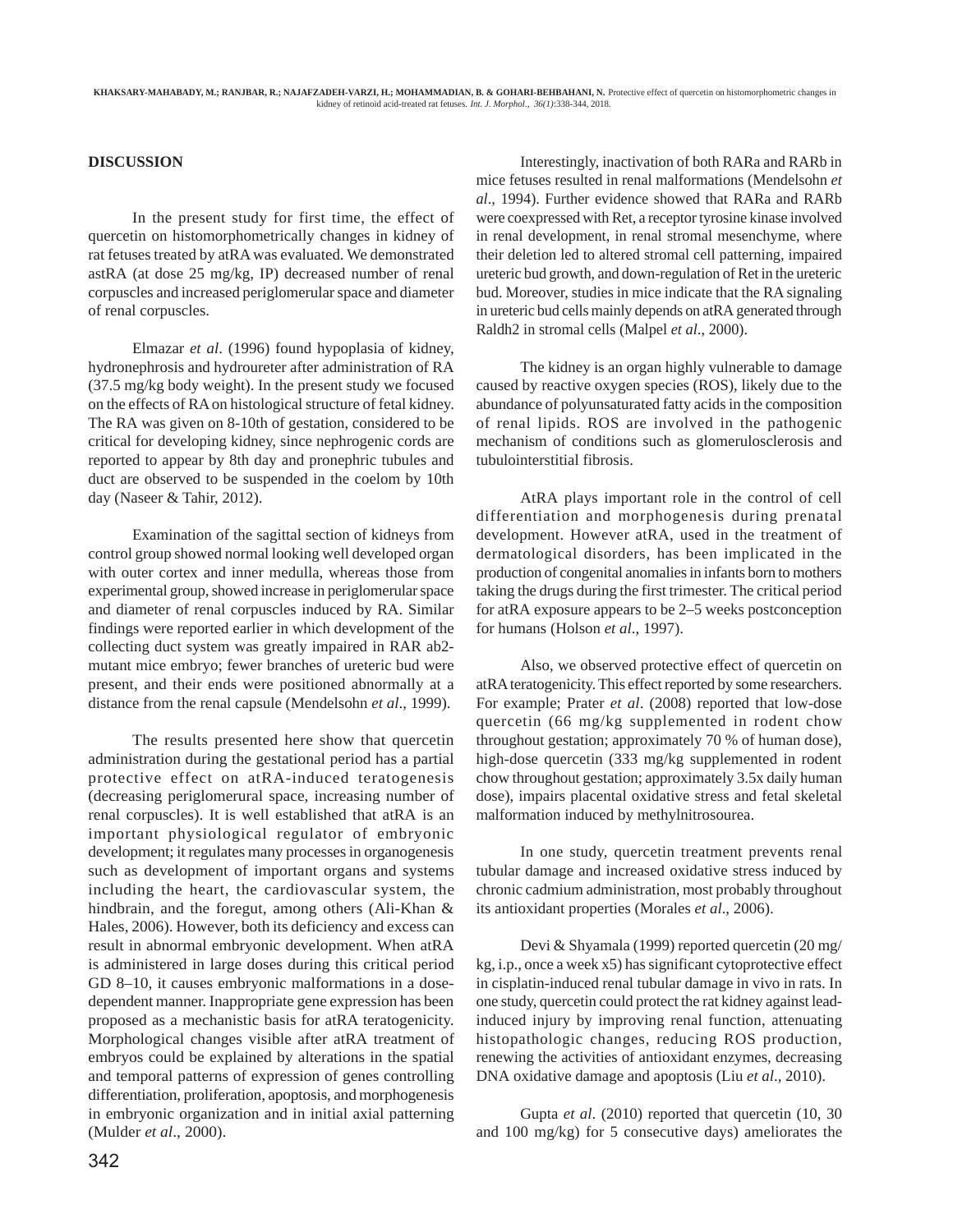diethylnitrosamine induced hepatotoxicity in rats and can be a candidate for a good chemoprotectant.

Also, quercetin reduced abnormal development of mouse embryos produced by hydroxyurea. Liang *et al*. (2009) demonstrated that quercetin (66 mg/kg supplemented diet) significantly improves high fatty saturated induced fetal skeletal maldevelopment, perhaps in part due to antioxidant effects of quercetin in placenta. This speculation is supported by previous reports that demonstrate quercetin prevention of oxidant injury and cell death by ROS scavenging and protection against lipid peroxidation

In another study, quercetin with dose 50 mg/kg orally was most effective in preventing arsenic poisoning by reducing oxidative stress (Dwivedi & Flora, 2011).

In conclusion, the present study showed the effects of quercetin for the first time on histomorphometrically changes induced atRA in kidney of rat fetuses. The present results indicate that exposure 25 mg/kg of atRA in 8-10th days of gestation of rat decreases number of renal corpuscles and increase diameter of renal corpuscles and periglomerural space in kidney of fetuses. The protective effect of quercetin in atRA –induced histomorphometrical changes in kidney of rat fetuses may, at least in part, be due to its antioxidant activity, which we believe deserves further investigation.

#### **ACKNOWLEDGEMENTS**

Hereby, research deputy of Shahid Chamran University of Ahvaz will be highly appreciated for financial funding of this study.

**KHAKSARY-MAHABADY, M.; RANJBAR, R.; NAJAFZADEH-VARZI, H.; MOHAMMADIAN, B. & GOHARI-BEHBAHANI, N.** Efecto protector de la quercetina sobre los cambios histomorfométricos en el riñón de fetos de rata tratados con ácido retinoico. *Int. J. Morphol., 36(1)*:338-344, 2018.

**RESUMEN:** El ácido retinoico, un metabolito activo de la vitamina A, desempeña un papel esencial de señalización en la embriogénesis de mamíferos. La exposición al ácido retinoico en fetos de ratas prenatales induce malformaciones en varios órganos, siendo el metabolito más activo y teratogénico el ácido transretinoico (ATRA). Los efectos teratogénicos de algunos medicamentos se pueden prevenir mediante la aplicación de medicamentos antioxidantes y la estimulación del sistema inmune materno. Además, la quercetina, un flavonoide de origen natural, tiene excelentes propiedades antioxidantes. Por lo tanto, el objetivo de este estudio fue evaluar los efectos protectores de quercetina contra

ATRA en fetos de tejido de riñón de rata. Este estudio se realizó en 40 ratas preñadas que se dividieron en siete grupos. El grupo control recibió solución salina normal y los grupos de prueba recibieron DMSO, quercetina (75 mg / kg), quercetina (200 mg / kg), ATRA (25 mg / kg), ATRA (25 mg / kg) más quercetina (75 mg / kg) y ATRA (25 mg / kg) más quercetina (200 mg / kg), por vía intraperitoneal a los 8-10 días de gestación. Los fetos se recolectaron a los 20 días de gestación. Los riñones se recogieron y se colocaron en solución de formalina tamponada al 10 %. Luego, los riñones se seccionaron por método de rutina y se tiñeron con H & E y se examinaron histológicamente. En el examen histomorfométrico, se observó que el espacio periglomerular y el diámetro del corpúsculo renal en el grupo que recibió solo ATRA fueron significativamente (p≤0.05) mayores que los que recibieron solución salina normal, dimetilsulfóxido y quercetina, mientras que estos dos índices, en el grupo que recibió ATRA más quercetina, disminuyó significativamente (p≤0.05) en forma dependiente de la dosis. El número de corpúsculos renales disminuyó significativamente (p≤0.05) por el ATRA, pero la quercetina no pudo afectar el número de glomérulos. Se concluye que la quercetina puede proteger a los fetos contra daños de ATRA y prevenir su incidencia, probablemente, a través de su efecto antioxidante.

**PALABRAS CLAVE: Ácido retinoico; Quercetina; Histomorfometría; Feto; Rata.**

## **REFERENCES**

- Abu-Abed, S.; MacLean, G.; Fraulob, V.; Chambon, P.; Petkovich, M. & Dollé, P. Differential expression of the retinoic acid-metabolizing enzymes CYP26A1 and CYP26B1 during murine organogenesis. *Mech. Dev., 110(1-2)*:173-7, 2002.
- Ali-Khan, S. E. & Hales, B. F. Novel retinoid targets in the mouse limb during organogenesis. *Toxicol. Sci., 94(1)*:139-52, 2006.
- Bhat, P. V. & Manolescu, D. C. Role of vitamin A in determining nephron mass and possible relationship to hypertension. *J. Nutr., 138(8)*:1407- 10, 2006.
- Devi, P. S. & Shyamala, D. C. S. Protective effect of quercetin in cisplatininduced cell injury in the rat kidney. *Indian J. Pharmacol., 31(6)*:422- 6, 1999.
- Duester, G. Retinoic acid synthesis and signaling during early organogenesis. *Cell, 134(6)*:921-31, 2008.
- Dwivedi, N. & Flora, S. J. S. Dose dependent efficacy of Quercetin in preventing arsenic induced oxidative stress in rat blood and liver. *J. Cell Tissue Res., 11(1)*:2605-11, 2011.
- Elmazar, M. M. A.; Reichert, U.; Shroot, B. & Nau, H. Pattern of retinoidinduced teratogenic effects: Possible relationship with relative selectivity for nuclear retinoid receptors RARa, RARb, and RARg. *Teratology, 53(3)*:158-67, 1996.
- Goldberg, D. M.; Hahn, S. E. & Parkes, J. G. Beyond alcohol: beverage consumption and cardiovascular mortality. *Clin. Chim. Acta, 237(1- 2)*:155-87, 1995.
- Gupta, C.; Vikram, A.; Tripathi, D. N.; Ramarao, P. & Jena, G. B. Antioxidant and antimutagenic effect of quercetin against DEN induced hepatotoxicity in rat. *Phytother. Res., 24(1)*:119-28, 2010.
- Holson, R. R.; Gazzara, R. A.; Ferguson, S. A. & Adams, J. A behavioral and neuroanatomical investigation of the lethality caused by gestational day 11–13 retinoic acid exposure. *Neurotoxicol. Teratol., 19(5)*:347-53, 1997.